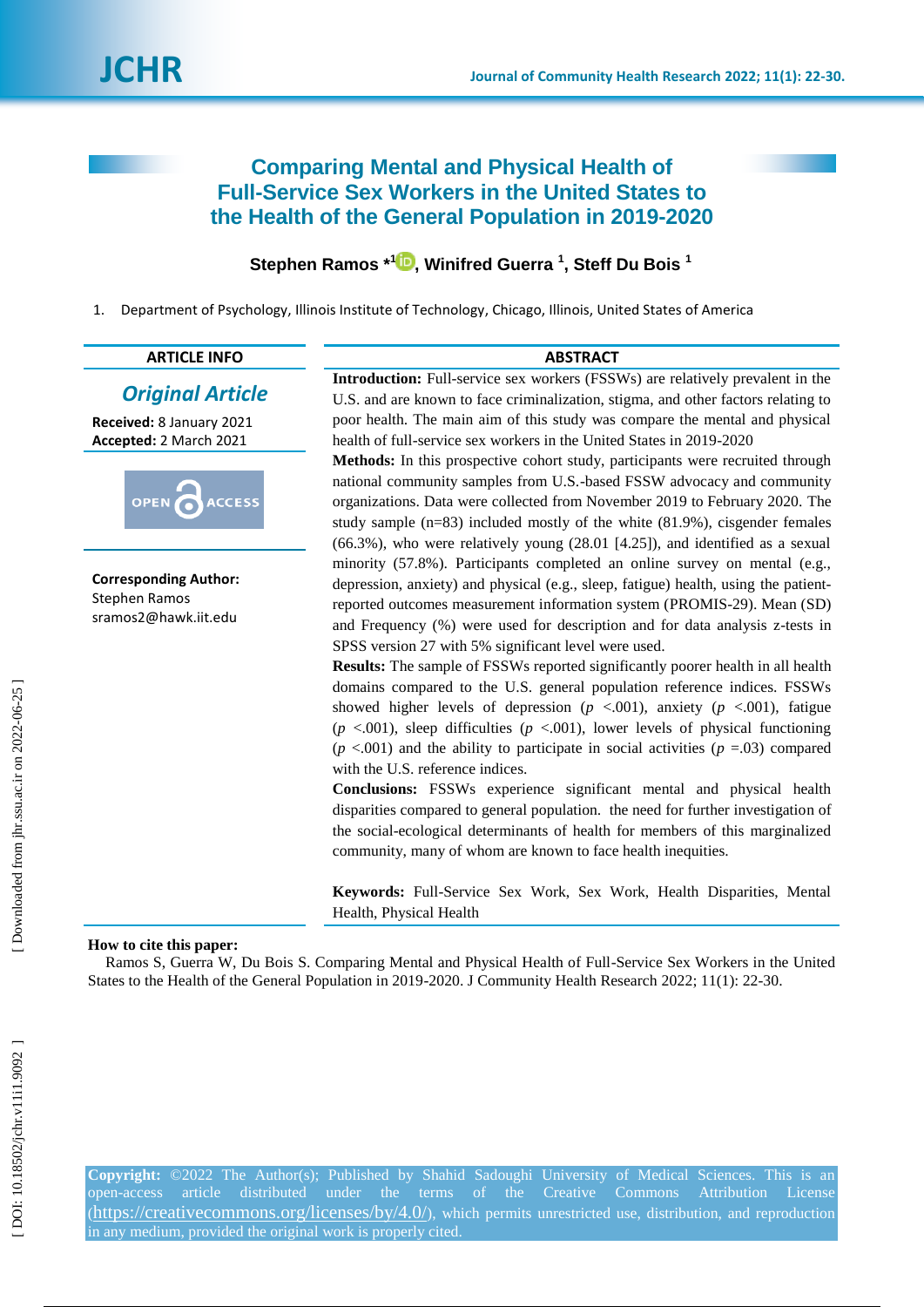#### **Introduction**

Full -service sex workers (FSSW) are individuals who exchange sexual services for benefits such as money, goods, and other services (1 –3). It is estimated that nearly 41 million individuals engage in full -service sex work worldwide (4) , and approximately 1 -2 million people engage in full service sex work in the United States (1,2) .

FSSW s reported a number of potential barriers to their health and well -being. Decline in health regarding this group may relate to the criminalized nature of the industry (5,6) and non -affirming sex work -related laws and policies (7). In addition, obtaining legal representation, protection, safety nets, and support may be difficult for FSSW s (2,6,8) . FSSW s often report repeated experiences of stigma and discrimination, as well as feelings of marginalization , when seeking support from others (9). Due to low access to desired healthcare services or healthcare providers and healthcare policies which makes them feel discriminated or excluded, FSSW s may underutilize healthcare services compared to others (10). These barriers contribute significantly to relatively poor health among FSSW s compared to others. However, the extant empirical research on health among FSSW s is limited in several important ways ( 1 ).

Generally, little research on health has been done among FSSW s , indicating an apparent need for such work (8,9,11). In the present study , the difficulties of recruiting and/or retaining FSSW s in research studies has been mentioned(12,13). Regarding terminology, researchers have used multiple and sometimes non-overlapping definitions of  $FSSW(1-3,14-16)$ , which makes it hard to synthesize the findings. Further, there is a lack of research including geographically -diverse samples of FSSW s in the U.S. Many FSSW studies are conducted internationally , or focus on one specific geographic location within the U.S. (17 – 20) , indicating current findings may not be generalizable to U.S. FSSW s as a whole. The lack of literature regarding FSSW s' health may under represent their mental health (3,21), and some studies have used checklist -item assessments of health indices, which have clear limitations

(22,23). Many studies have used face -to -face interviews, which provide opportunities for collecting rich data directly from the participant, but, it also may lead to underreporting of physical and mental health issues due to social desirability (11,17,24). Others have used convenience sampling , which can introduce sampling bias (1,21,25) .

Despite the above limitations, the current health research on FSSW s has provided several compelling findings , pointing to additional research being warranted. Broadly speaking, FSSW s may experience significant mental and physical health disparities when compared to the general population (2,8,17,24,26) . Regarding physical health, many sex workers experience relatively high rates of homelessness, substance abuse, sexual risk, and violence – each of which can contribute to poor physical health and health conditions (17). . Regarding mental health, relatively homogeneous samples of FSSW s (e.g., African American, from Miami) have reported high prevalence of anxiety, depression, post traumatic stress syndrome, symptoms of psychosis, and suicide attempt, compared to the general population (17,20,24,27) . While this research is important, there is a lack of other important studies. For example, no known study has assessed health comprehensively among the geographically diverse U.S. FSSWs, followed by comparing the health of FSSW s to U.S. general population.

Therefore, FSSW s are relatively common in the U.S., and face multiple barriers to health and well being. There is a lack of literature on FSSWs' health which has several limitations, but the extant empirical work provides some evidence regarding health disparities between FSSW s and others. The purpose of this study was to increase the literature on FSSWs' health and address some of the current limitations of the literature , by investigating group level differences between geographically diverse U.S. FSSW s and U.S. general population in multiple domains of health. In particular, a psychometrically valid measure of health assessed and provided population -level norms for each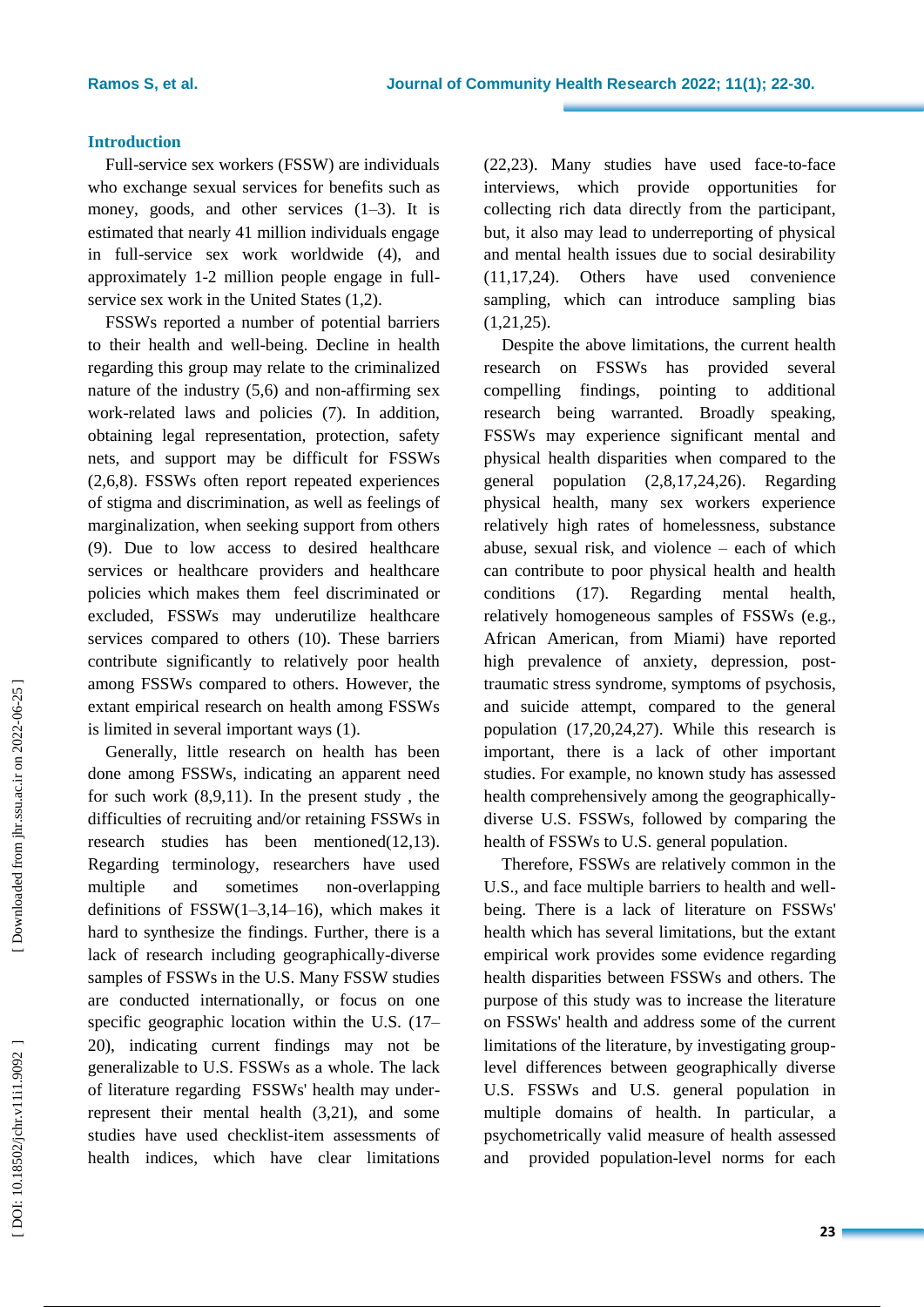health domain (28,29), comparing the health of the geographically -diverse sample of U.S. FSSW s with a norm -reference d sample of U.S. general population . To facilitate the study design and recruitment, community -based participatory research strategies were used, enlisting several local and national community organizations to collaborate. Based on previous work, it was hypothesize d that FSSW s would report poorer health in all domains tested, compared to the general population reference group .

#### **Method s**

This was a prospective cohort design with a sample size of 83 FSSW s who participated in a larger study regarding sexual behaviors, health attitudes, and HIV prevention. Data were collected from November 2019 to February 2020. An *a priori* power analysis using G\*Power for two tailed independent means that comparisons indicated that a total of 64 individuals in the FSSW s and 64 individuals in the U.S. reference group s were needed to achieve 80% power with medium effect size (Cohen's  $d = .5$ ). Given that the U.S. reference indices are generated from data obtained through the U.S. Census, the analyses of this study were appropriately powered. This study and its methods were approved by the authors' Institutional Review Board (IRB -2019 -030).

The study survey was developed with input and community -level recommendations from a local sex worker organization, provided during the community meetings attended by the authors of this study. In particular, community members provided recommendations for wording of survey questions, such that they reflected sensitivity to the community and identified additional important areas of investigation. Participants were recruited through community -based collaboration with several local and national sex worker advocacy organizations. These organizations disseminated the online survey to their community via flyers, word of mouth, and internal listserv/media postings, representing a national -level community based sampling methodology. These methods were chosen because it is often difficult for non -

community members to access and sample the community (12).

Potential participants of the study completed an online screener to determine eligibility for the current study. Inclusion criteria from the larger study required participants to be 18 and above , who have performed full -service sex work (i.e., receptive or penetrative anal or vaginal sex for goods, money, or other services) prior to 2018, and currently perform non -regulated full -service sex work. Due to the nature of the larger study investigating pre-exposure prophylaxis, participants were excluded if they were diagnosed with HIV , and oral sex was not included in this study's definition of full -service sex work. Additionally, temporal demand of performing sex work prior to 2018 were used to define sex work in this and the larger study, to investigate the effects of recent policy variables on FSSW s . Eligible participants were directed to the online informed consent page. Participants who gave their consent were then directed to a Qualtrics survey. To ensure anonymity and improve the security of this population, participants signed an electronic consent form , and the identifying information was stored separately from the study data. Survey completion time was approximately 25 minutes. Participants received a \$10 Amazon gift card for completing the survey. Sociodemographic items and a subset of health -related questions were used for this study.

#### *Measures*

# **Sociodemographic information**

Participant's race, ethnicity, gender, the highest education level, sexual orientation, sex -work income, non -sex -work income, and total time engaging in full -service sex work were all assessed using standard face -validity items. IP address was used to identify state -level breadth of survey reach.

# **Patient Reported Outcomes Measure Information System -29 (PROMIS -29)**

The PROMIS -29 is a 29 -item measure that assesses overall health and specific health domains in the last 30 days (29) . The overall measure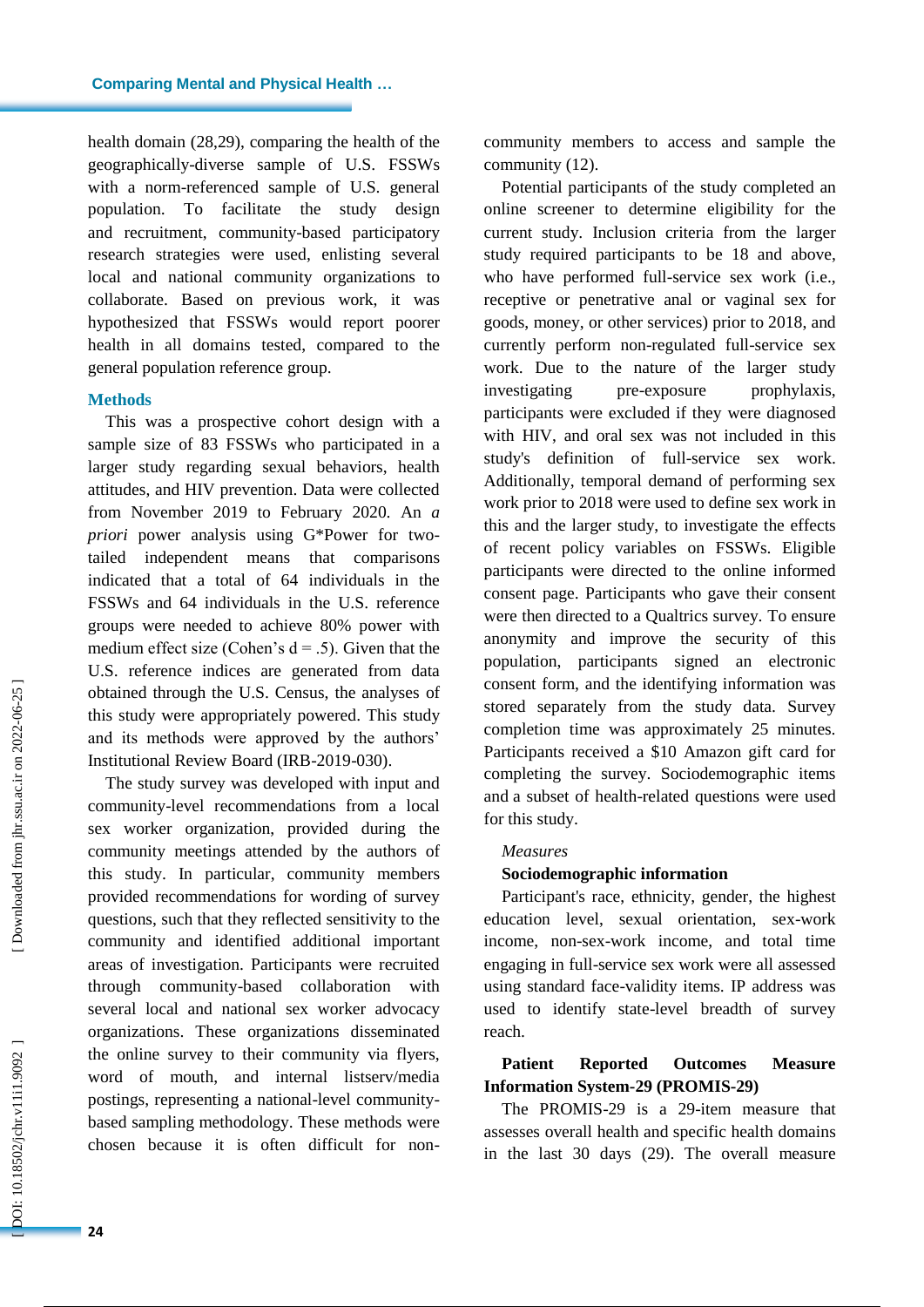demonstrates test -retest reliability and internal consistency among individual subscales and composite scores  $(\alpha = .73-.95)$  (28). Specific subscales used in this study include depression ( $\alpha$ =.84), anxiety ( $\alpha$ =.80), fatigue ( $\alpha$ =.83), sleep disorder  $(\alpha = 88)$ , ability to participate in social roles and activities  $(\alpha = .78)$ , and physical functioning  $(\alpha = .86)$ . Symptom-oriented health domain subscale s (i.e., anxiety, depression, fatigue, and sleep disturbance) are coded such that higher scores indicate worse symptomology. Functional oriented health domain subscales (i.e., physical functioning and social role) are coded such that higher scores represent better functioning in those domains. Pain interference and pain intensity subscales were removed to ease participant' response burden.

## *Statistical Analysis*

All analyses were conducted using SPSS v.27. As data surrounding sex work is often questioned for integrity (12), several methods of data quality assurance were used. To assure data quality, potential problematic patterns in responses were assessed (e.g., responding "neutral" to all questions), and response sets originating from the same IP address were excluded. Moreover, four embedded captcha tasks and Likert -style attention checks were used throughout the survey. The

subjects' characteristics were analyzed using descriptive statistics of sociodemographic (such as mean (SD), Frequency (%) ) and PROMIS -29 variables. The PROMIS -29 provides T -scores for each raw score. As such, the obtained scores become standardized for comparison , and a difference of scores by 10 represent s one standard deviation. Thus, the central analyses of this paper were conducted using z -tests to test significant differences between the obtained T -scores for FSSWs' sample and the general population reference T -scores. Six z -tests – one for each health domain, were conducted . *P -*values < .05 level were considered significan t .

## **Results**

The sample mostly included white people, cisgender female, identified as a sexual minority, who were relatively young, and had received some formal college education. Full sociodemographic information i s included in Table 1. Data were obtained from a total of 30 geographic states/territories. California, New York, Illinois, Ohio, Georgia, Pennsylvania, and Texas demonstrated the largest geographic clustering sources of participants' data. Additional descriptive information of geographic density and dispersion of data can be found in Figure 1.

| <b>Characteristic</b>            | n/M(SD)        | $\%$ |
|----------------------------------|----------------|------|
| Race                             |                |      |
| White                            | 68             | 81.9 |
| Black/African American           | 7              | 8.4  |
| Other                            | 5              | 6.0  |
| Asian                            | 3              | 3.6  |
| <b>Ethnicity</b>                 |                |      |
| Hispanic, Latino, Latina, Latinx | 19             | 22.9 |
| Gender                           |                |      |
| Cisgender Female                 | 55             | 66.3 |
| Cisgender Male                   | 11             | 13.3 |
| Gender Nonconforming             | 9              | 10.8 |
| <b>Transgender Female</b>        | 5              | 6.0  |
| Transgender Male                 | $\overline{2}$ | 2.4  |
| Not Listed/Other                 | 1              | 1.2  |
| <b>Education</b>                 |                |      |
| Less than High School Degree     | 12             | 14.5 |
| High School Degree/GED           | 22             | 26.5 |
| Some College, No Degree          | 35             | 42.2 |
| Associates/Technical Degree      | 3              | 3.6  |

**Table 1.** Socio demographic Characteristics of Participants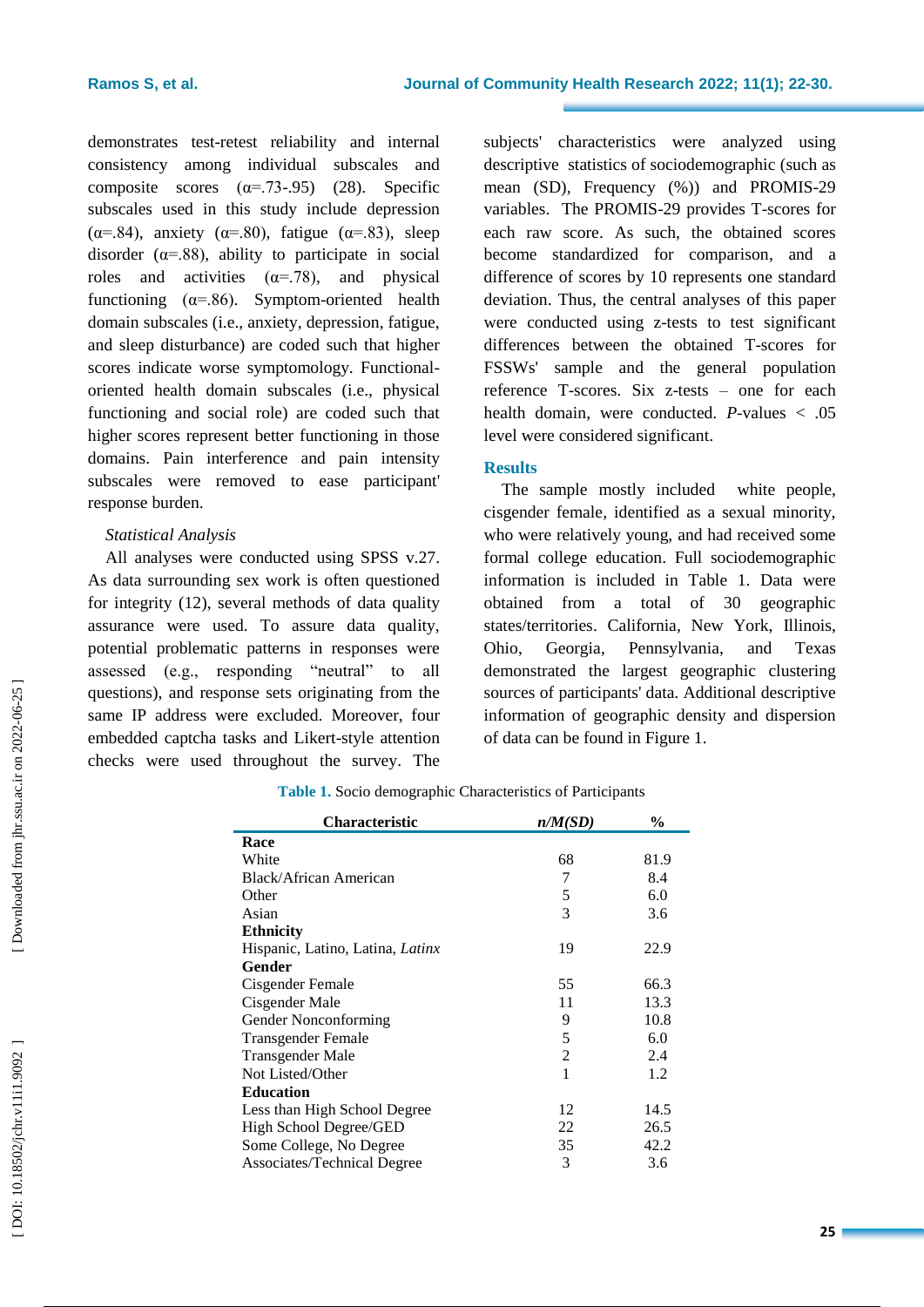| <b>Characteristic</b>        | n/M(SD)      | $\frac{0}{0}$ |
|------------------------------|--------------|---------------|
| Bachelor's degree            | 7            | 8.4           |
| Graduate Degree              | 4            | 4.8           |
| <b>Sexual Orientation</b>    |              |               |
| Straight                     | 35           | 42.2          |
| Gay/Lesbian                  | 9            | 10.8          |
| <b>Bisexual</b>              | 18           | 21.7          |
| Queer                        | 18           | 21.7          |
| <b>Not Listed</b>            | 3            | 3.6           |
| Age                          |              |               |
| Years                        | 28.01 (4.25) |               |
| history of Sex Worker (Year) |              |               |
| Years                        | 4.35(3.10)   |               |
| Income                       |              |               |
| Non-Sex Work Income          | 1.62(.94)    |               |
| Sex Work Income              | 2.41(1.23)   |               |
| Sex Work Income              | 2.41(1.23)   |               |

*Note:* Income questions were assessed through Likert -style

responses such that higher Likert values indicate higher income.



**Figure 1.** Geographic Breakdown of Study Sample

*\*Note.* States classified as "Other" in this figure include the following: Arizona, Iowa, Maine, Maryland, Michigan, Minnesota, Nevada, New Jersey, Oklahoma, Rhode Island, and Tennessee. Each state within the "Other" classification represents 1.2% of the total data obtained.

FSSW s in this sample reported poorer health in all domains compared to the population norms. Specifically, the sample FSSW s expressed higher levels of fatigue, depression, anxiety, and sleep disorder, and lower levels of physical functioning

 $(p< .001)$ , as well as less ability to participate in social roles and activities  $(p = .03)$ , compared to the general population's normed reference of the PROMIS -29 measure found on the PROMIS 29 – PROFILE v2.0 table set of the manual scoring.

**Table 2.** Health Comparisons of FSSW to General Population Normed (G.P.N) Reference

|                             | M(SD)        | G.P.N reference mean | <i>p</i> value* |
|-----------------------------|--------------|----------------------|-----------------|
| Depression                  | 10.42(3.76)  | 8.52                 | p < .001        |
| Anxiety                     | 11.01(3.72)  | 10.40                | p < .001        |
| Fatigue                     | 11.96(3.60)  | 6.12                 | p < .001        |
| Sleep Disturbance           | 11.40(4.08)  | 8.52                 | p < .001        |
| <b>Physical Functioning</b> | 13.84 (2.28) | $-9.98$              | p < .001        |
| Social Role Satisfaction    | 11.41 (3.08) | 2.23                 | $p = .03$       |

*Note*: General population normed reference T -scores M(*SD*) are 50(*10*) across all health domains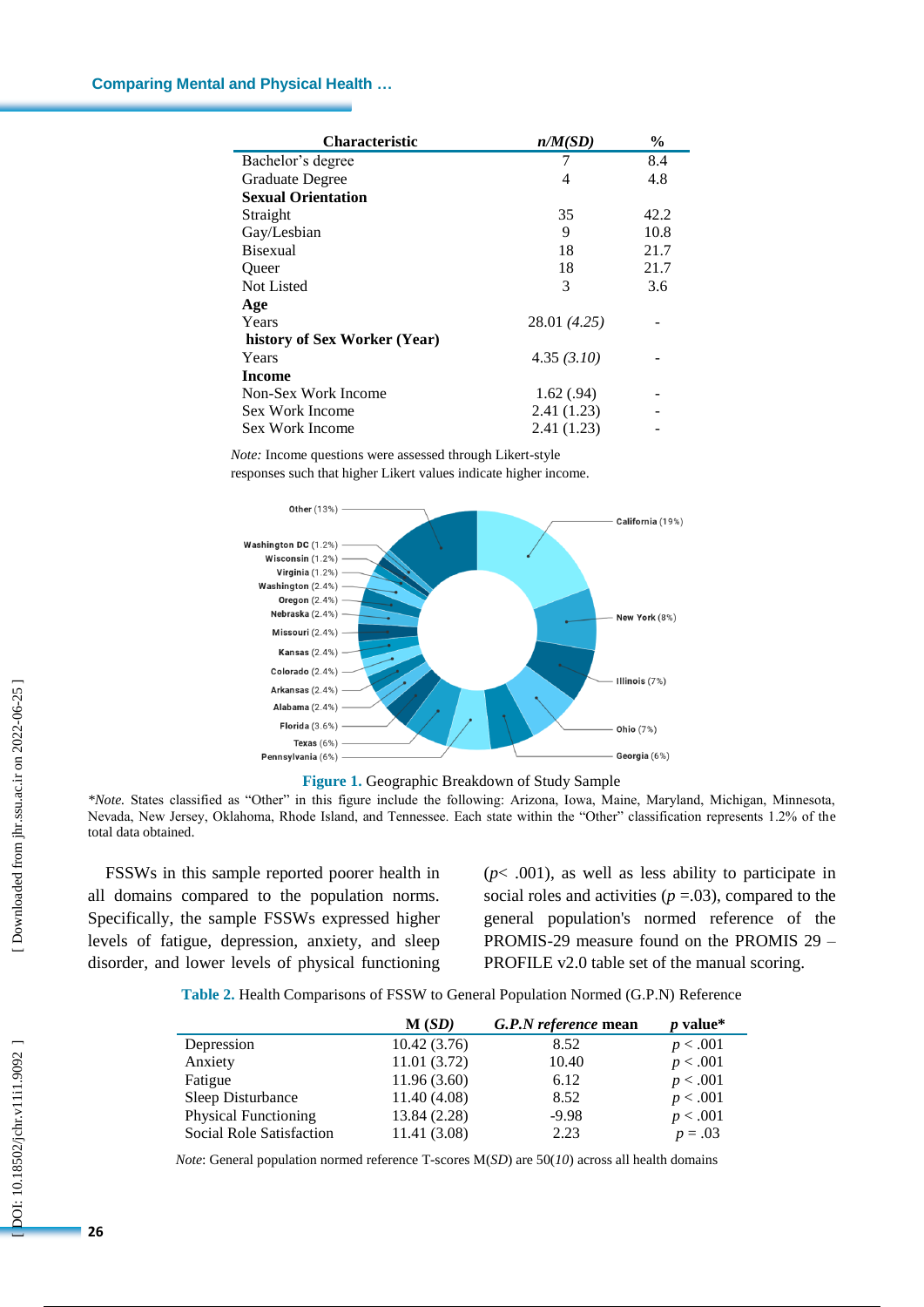

**Figure 2.** Bar Chart for Visual Comparison of Health Indices

*Note:* Symptom -oriented subscales (i.e., anxiety, depression, fatigue, and sleep disturbance) is coded such that higher scores indicate worse symptomology. Functional -oriented subscales (i.e., physical functioning and social role) are coded such that higher scores represent better functioning in those domains

#### **Discussion**

This was the first known study to directly compare the health of U.S. FSSW s to U.S. general population, using a psychometrically valid measure of multiple domains of health. Previous papers have explored either physical or mental health among FSSWs; however , there were no known studies conducting a comprehensive assessment of physical and mental health among a diverse sample of U.S. FSSW s (2,8,17,24,26). Participants in this sample reported poorer health compared with the U.S. general population in all the six tested health domains. Accordingly, the evidence which was provided , indicated that, on average, U.S. FSSW s experienced more fatigue, worse physical functioning, sleep disorder, less ability to engage socially, more depression, and anxiety. The results indicate d that FSSW s face multiple physical and mental health disparities in the U.S that extend beyond sexual health risk.

Stigma may explain these multiple health disparities between U.S. FSSW s and general population , which is consistent with fundamental cause theory, stating that socially -based factors such as stigma may explain health inequities among many marginalized individuals (30). The stigma of sex work may have an impact on multiple domains of life such as self -perception, social relationships, and access to and utilization of health services (31,32). Thus, stigma could have pervasive and enduring effects on both mental and physical health of sex workers. The current study does not investigate associations between stigma and health; however , future research can test both bivariate associations between these variables, as well as models in which stigma mediates the

association between participating in FSSW s and health outcomes.

Related theories also may help to further explain the findings of this study. For example, minority stress theory proposes that being identified as a minority may relate to experiencing both distal and proximal stressors, each of which relates to poor health. Examples of distal stressors include discriminatory behavior, violence, and stigma from others. Examples of proximal stressors include concealing one's identity and self-stigma (33). U.S. FSSW s are a minority, insofar as they are relatively few compared to non -FSSW s, and also because they are frequently marginalized and even criminalized (2,6). They therefore. may experience distal stress in the form of stigma from others, and proximal stress in the form of stigma about themselves. This combined experience of stigma from others and about themselves could explain relatively poor physical and mental health compared to non -FSSW s. The social ecological model also may help to explain the current findings. This model describes the various levels (e.g., microsystem, mesosystem, macrosystem) of factors that influence mental and physical health (10). FSSW s may experience self-stigma in their microsystem, difficulties in their patient -provider relationship in the mesosystem, and criminalization in the macrosystem. These factors likely relate to mental and physical health disparities among the U.S. FSSW s.

This study is notable not only for its findings, but also for its sample and methodology. Regarding the sample, participants were recruited through a national sampling. The final sample included FSSW s from 30 unique geographic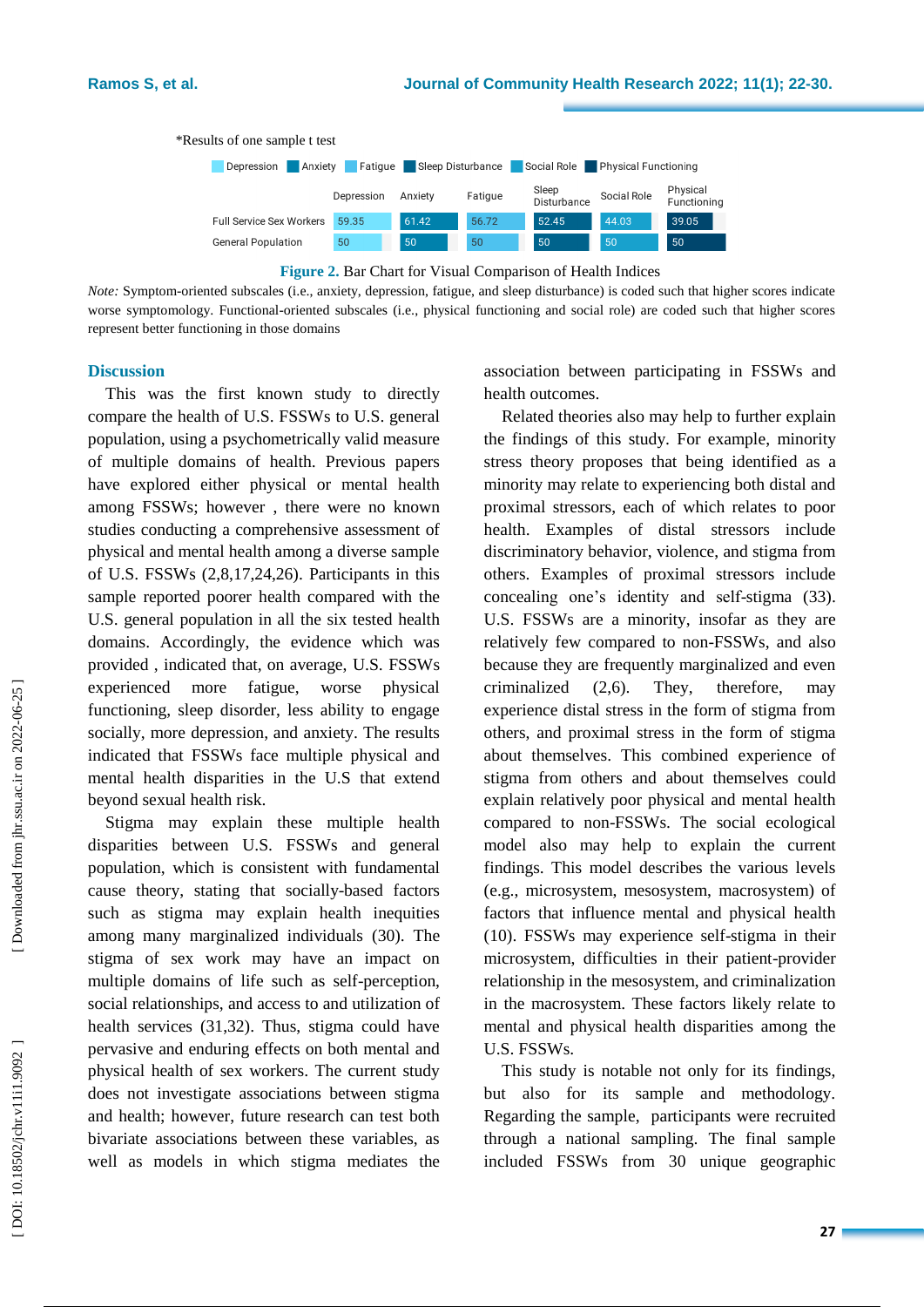states/territories in the U.S. .Additionally, nearly 60% of the subjects were identified as a sexual minority. These are improvements over past studies on FSSW s ,which include samples that are less diverse geographically and in terms of sexual orientation (34). The authors were able to recruit a somewhat diverse sample because of the community's collaboration. They were partnered with both local and national sex worker organizations to design the online survey and to recruit participants into the study. It is recommended that future researchers attempt to use community -based approaches when working with FSSW s, because such approaches can facilitate critical community's input throughout the study conception and execution.

The findings of this paper have implications for future research, healthcare provision, and policymaking. Future research can build upon these findings by testing empirical models including variables mentioned above such as patient -provider relationship, stigma, and health. Longitudinal studies regarding FSSW s can track FSSWs' health over time, while psychoeducational and behavioral interventions can be designed to improve their health. Future research also can aim to include diverse FSSW samples in terms of age, biological sex , gender identity, and race/ethnicity. Regarding healthcare provision, it is important for healthcare providers to remain aware and unbiased in their work with FSSW s. This includes neutral assessments of health behavior and tailored treatment recommendations to maximize health (e.g., suggesting harm reduction approaches instead of abstinence). Regarding policy, clinics and hospitals should create institutional and training policies for healthcare providers and other staff who support working with FSSW s – which ultimately could help promote cultural sensitivity, meet the unique health needs of FSSW s, and reduce health inequities in this group. Overall, it is critical for healthcare institutions and individual providers to provide healthcare services to FSSW s , suitable for their unique needs. As per the study's findings, it is clear that these needs extend beyond sexual health and include domains in both mental

and physical health. More broadly, the findings point to the importance of state - and federal -level policy protecting the health and rights of FSSW s.

This study had several limitations worth considering. First, the subjects were primarily white and cisgender females. Therefore, they may not represent FSSW s with more diverse gender and racial/ethnic identifies. Next, within-group comparisons of health among the FSSWs was not conducted. However , as per above, some FSSW s may especially report poor health. Finally, the community sampling technique and online survey may have precluded the authors from including **FSSWs** who are experiencing severe marginalization and/or lack of resources.

#### **Conclusion**

A geographically -diverse sample of U.S. FSSW s reported poorer mental and physical health in all domains when compared to U.S. general population. These findings highlight the need for further research, clinical work, and policy initiatives aiming to reduce health disparities among FSSW s. Additionally, these findings underscore the need for physicians to address the comprehensive mental and physical health needs of FSSW s.

## **Acknowledgements**

This project was supported financially by a grant from the American Psychological Foundation. The first and third authors of this manuscript were coprincipal investigators of the study, and second author is a research assistant in the associated university laboratory. We would also like to acknowledge our community's collaborators in their assistance with developing and disseminating this study. The following organizations have provided assistance and approved their disclosure in this manuscript: Sex Worker Outreach Project Kentucky Chapter; Practical Audacity; and the Transformative Justice Law Project of Illinois. All researchers and community organizations involved in this study are committed to the ethical treatment of sex workers in both research and community settings.

Stephen Ramos and Steff Du Bois developed the present study, acquired funding through the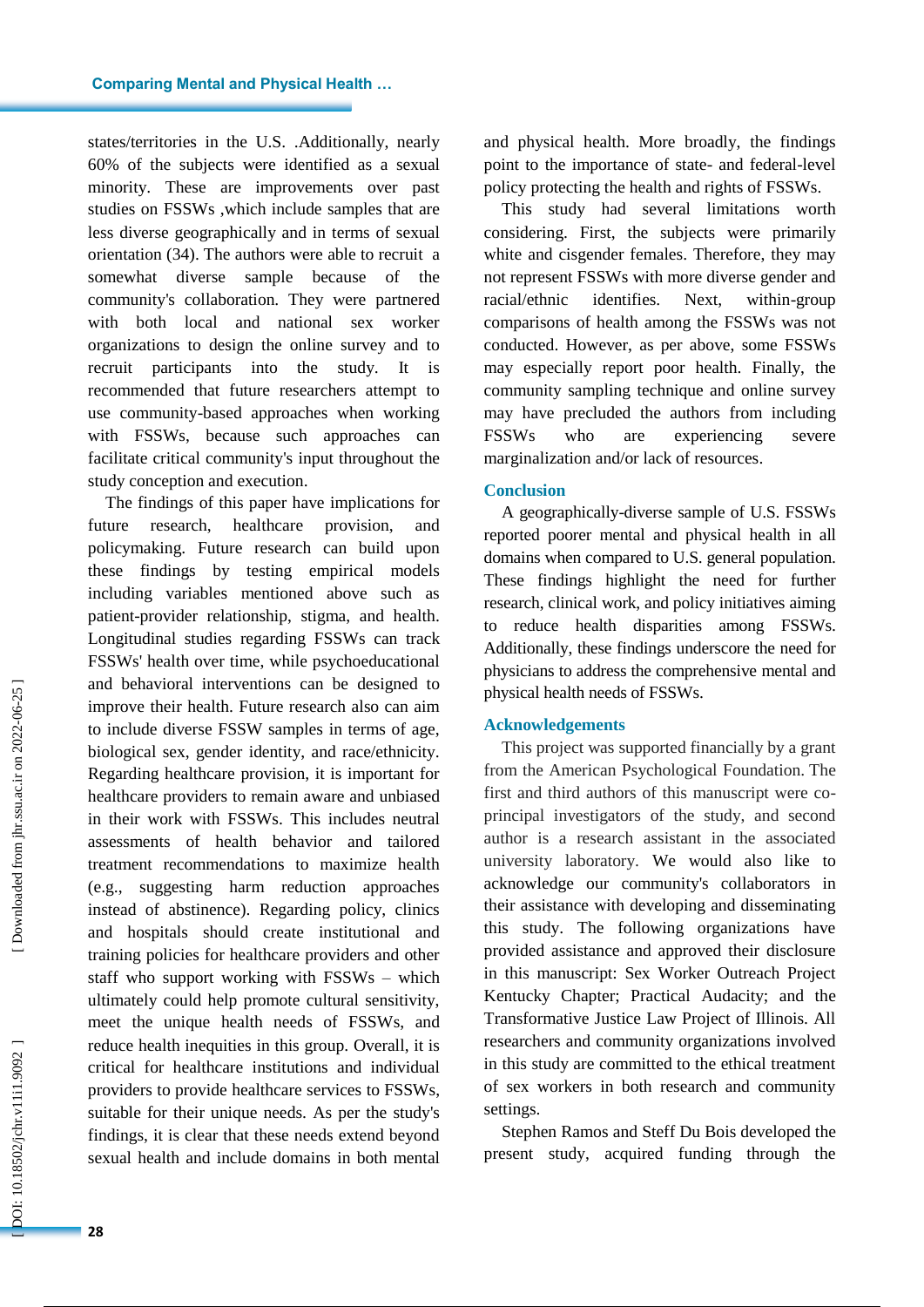American Psychological Foundation, and met with community collaborators throughout development and dissemination of the study. Winifred Guerra contributed to the introduction, while Stephen Ramos provided supervision and contributed to the methods, statistical analyses, results, and discussion sections. Steff Du Bois also provided advisory supervision and mentorship throughout manuscript development.

# **Conflict of Interest**

All authors declare d no conflict of interest.

# **References**

- 1. Cohan D, Lutnick A, Davidson P, Cloniger C, Herlyn A, Breyer J, et al. Sex worker health: San Francisco style. Sex Transm Infect. 2006;82(5):418 –22.
- 2. Sawicki DA, Meffert BN, Read K, Heinz AJ. Culturally competent health care for sex workers: an examination of myths that stigmatize sex work and hinder access to care. Sex Relatsh Ther. 2019;34(3):355 –71.
- 3. Shannon K, Strathdee SA, Goldenberg SM, Duff P, Mwangi P, Rusakova M, et al. Global epidemiology of HIV among female sex workers: influence of structural determinants. Lancet. 2015;385(9962):55 –71.
- 4. Havoscope. Prostitution: Prices and Statistics of the Global Sex Trade. 2013.
- 5. Hagen JJ. Compounding Risk for Sex Workers in the United States: Latinx queer and trans women will suffer disproportionally from a set of new laws restricting sex workers from seeking clients online. NACLA Rep Am. 2018;50(4):395 –7.
- 6. Weitzer R. Sociology of sex work. Annu Rev Sociol. 2009;35:213 –34.
- 7. Platt L, Grenfell P, Meiksin R, Elmes J, Sherman SG, Sanders T, et al. Associations between sex work laws and sex workers' health: A systematic review and meta -analysis of quantitative and qualitative studies. PLoS Med. 2018;15(12):e1002680.
- 8. Shannon K, Csete J. Violence, condom negotiation, and HIV/STI risk among sex workers. Jama. 2010;304(5):573 –4.
- 9. Koken JA. Independent female escort's strategies for coping with sex work related stigma. Sex Cult. 2012;16(3):209 –29.
- 10. Ma PHX, Chan ZCY, Loke AY. The socio -ecological model approach to understanding barriers and facilitators to the accessing of health services by sex workers: a systematic review. AIDS Behav. 2017;21(8):2412 –38.
- 11. Duff P, Ogilvie G, Shoveller J, Amram O, Chettiar J, Nguyen P, et al. Barriers to cervical screening among sex workers in Vancouver. Am J Public Health. 2016;106(2):366 –73.
- 12. Shaver FM. Sex work research: Methodological and ethical challenges. J Interpers Violence. 2005;20(3):296 –319.
- 13. Lobo R, McCausland K, Bates J, Hallett J, Donovan B, Selvey LA. Sex workers as peer researchers –a qualitative investigation of the benefits and challenges. Cult Health Sex. 2020;1 –16.
- 14. Cunningham S, Kendall TD. Prostitution 2.0: The changing face of sex work. J Urban Econ. 2011;69(3):273 –87.
- 15. Harcourt C, Donovan B. The many faces of sex work. Sex Transm Infect. 2005;81(3):201 –6.
- 16. Wilson EC, Garofalo R, Harris RD, Herrick A, Martinez M, Martinez J, et al. Transgender Advisory Committeethe Adolescent Medicine Trials Network for HIV/AIDS Interventions. Transgender female youth and sex work: HIV risk and a comparison of life factors related to engagement in sex work. AIDS Behav. 2009;13(5):902 –13.
- 17. Buttram ME, Surratt HL, Kurtz SP. Resilience and syndemic risk factors among African -American female sex workers. Psychol Health Med. 2014;19(4):442 –52.
- 18. Edeza A, Galárraga O, Santamaria EK, Sosa -Rubí S, Operario D, Biello KB. "I Do Try To Use Condoms, But…": Knowledge and Interest in PrEP Among Male Sex Workers in Mexico City. Arch Sex Behav. 2020;49(1):355 –63.
- 19. Longino A, Montano MA, Sanchez H, Bayer A, Sanchez J, Tossas -Milligan K, et al. Increasing PrEP uptake and adherence among MSM and TW sex workers in Lima, Perú: what and whom do different patients trust? AIDS Care. 2020;32(2):255 –60.
- 20. Picos AP, González RP, de la Iglesia Gutierrez M. Exploring causes and consequences of sex workers' psychological health: Implications for health care policy. A study conducted in Spain. Health Care Women Int. 2018;39(8):844 –58.
- 21. Paz -Bailey G, Noble M, Salo K, Tregear SJ. Prevalence of HIV among US female sex workers: systematic review and meta -analysis. AIDS Behav. 2016;20(10):2318 –31.